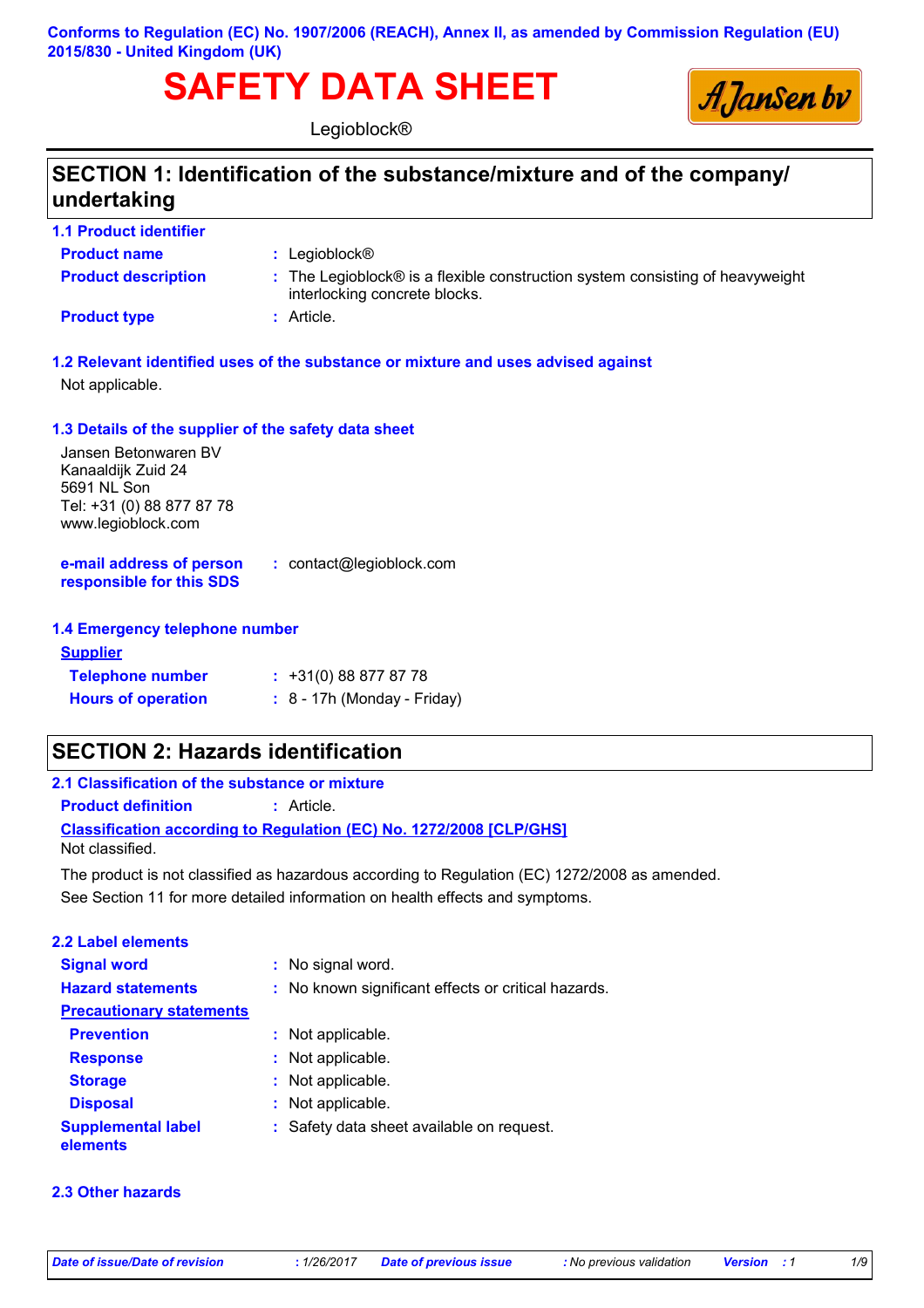### **SECTION 2: Hazards identification**

| <b>Substance meets the</b><br>criteria for PBT according<br>to Regulation (EC) No.<br><b>1907/2006, Annex XIII</b>  | : Not applicable.                                           |
|---------------------------------------------------------------------------------------------------------------------|-------------------------------------------------------------|
| <b>Substance meets the</b><br>criteria for vPvB according<br>to Regulation (EC) No.<br><b>1907/2006, Annex XIII</b> | : Not applicable.                                           |
| Other hazards which do<br>not result in classification                                                              | : Air contaminants may be formed during use of the product. |

### **SECTION 3: Composition/information on ingredients**

| <b>Product/ingredient name</b> | <b>Identifiers</b>                                     | $\frac{9}{6}$ | <b>Regulation (EC) No.</b><br>1272/2008 [CLP]                                                                                                                                                       | <b>Type</b> |
|--------------------------------|--------------------------------------------------------|---------------|-----------------------------------------------------------------------------------------------------------------------------------------------------------------------------------------------------|-------------|
| lead compounds                 | EC: 215-267-0<br>CAS: 1317-36-8<br>Index: 082-001-00-6 | ≤1.5          | Acute Tox. 4, H302<br>Acute Tox. 4, H332<br>Repr. 1A, H360Df<br>(Unborn child and<br>Fertility)<br><b>STOT RE 2, H373</b><br>Aquatic Acute 1, H400<br>$(M=1)$<br>Aquatic Chronic 1,<br>$H410 (M=1)$ | [1] [2]     |
|                                |                                                        |               | See Section 16 for<br>the full text of the H<br>statements declared<br>above.                                                                                                                       |             |

There are no additional ingredients present which, within the current knowledge of the supplier, are classified and contribute to the classification of the substance and hence require reporting in this section.

**Type** 

[1] Substance classified with a health or environmental hazard

[2] Substance with a workplace exposure limit

[3] Substance meets the criteria for PBT according to Regulation (EC) No. 1907/2006, Annex XIII

[4] Substance meets the criteria for vPvB according to Regulation (EC) No. 1907/2006, Annex XIII

[5] Substance of equivalent concern

Occupational exposure limits, if available, are listed in Section 8.

### **SECTION 4: First aid measures**

#### **4.1 Description of first aid measures**

| <b>Eye contact</b>                | : When mechanical processing (grinding, sawing, drilling, milling), eye protection<br>should generally be worn.                           |
|-----------------------------------|-------------------------------------------------------------------------------------------------------------------------------------------|
| <b>Inhalation</b>                 | : During mechanical processing (grinding, sawing, drilling), wear suitable respiratory<br>equipment (see Section 8 of safety data sheet). |
| <b>Skin contact</b>               | : Flush contaminated skin with plenty of water. Cuts should be treated promptly and<br>covered.                                           |
| <b>Ingestion</b>                  | : Not applicable.                                                                                                                         |
| <b>Protection of first-aiders</b> | : No action shall be taken involving any personal risk or without suitable training.                                                      |

#### **4.2 Most important symptoms and effects, both acute and delayed**

|  | <b>Over-exposure signs/symptoms</b> |  |
|--|-------------------------------------|--|
|  |                                     |  |

| Date of issue/Date of revision | : 1/26/2017         | Date of previous issue | : No previous validation | <b>Version</b> : 1 | 2/9 |
|--------------------------------|---------------------|------------------------|--------------------------|--------------------|-----|
| <b>Skin contact</b>            | : No specific data. |                        |                          |                    |     |
| <b>Inhalation</b>              | : No specific data. |                        |                          |                    |     |
| Eye contact                    | : No specific data. |                        |                          |                    |     |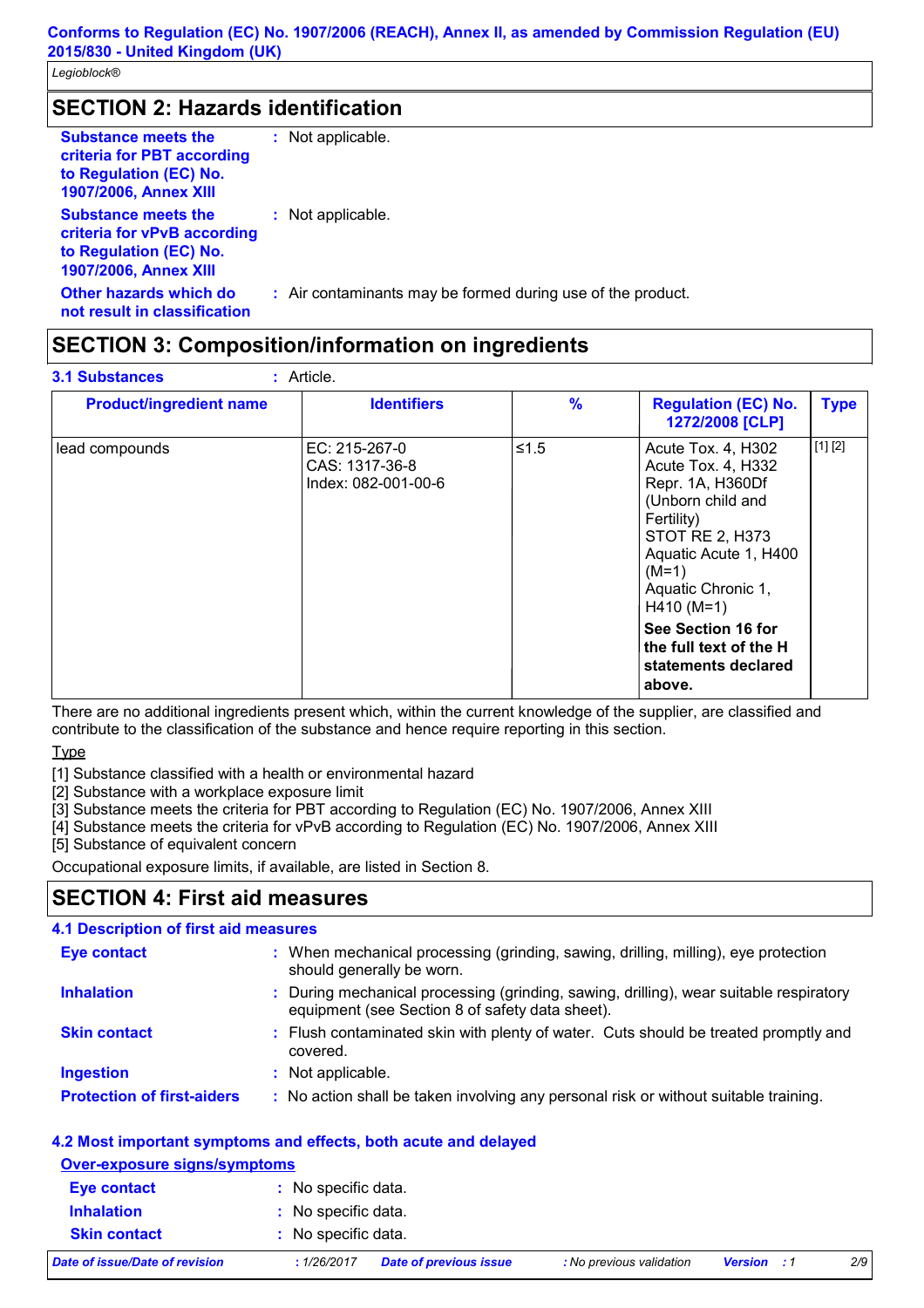#### **Conforms to Regulation (EC) No. 1907/2006 (REACH), Annex II, as amended by Commission Regulation (EU) 2015/830 - United Kingdom (UK)**

*Legioblock®*

| <b>SECTION 4: First aid measures</b> |  |
|--------------------------------------|--|
|--------------------------------------|--|

**Ingestion :** No specific data.

#### **4.3 Indication of any immediate medical attention and special treatment needed**

| <b>Notes to physician</b>  | : Treat symptomatically. |
|----------------------------|--------------------------|
| <b>Specific treatments</b> | : No specific treatment. |

### **SECTION 5: Firefighting measures**

| 5.1 Extinguishing media                                |                                                                                                                                                                                                     |
|--------------------------------------------------------|-----------------------------------------------------------------------------------------------------------------------------------------------------------------------------------------------------|
| <b>Suitable extinguishing</b><br>media                 | : Use an extinguishing agent suitable for the surrounding fire.                                                                                                                                     |
| <b>Unsuitable extinguishing</b><br>media               | : None known.                                                                                                                                                                                       |
|                                                        | 5.2 Special hazards arising from the substance or mixture                                                                                                                                           |
| <b>Hazards from the</b><br>substance or mixture        | : No specific fire or explosion hazard.                                                                                                                                                             |
| <b>Hazardous combustion</b><br>products                | : Avoid breathing dusts, vapours or fumes from burning materials.                                                                                                                                   |
| <b>5.3 Advice for firefighters</b>                     |                                                                                                                                                                                                     |
| <b>Special protective actions</b><br>for fire-fighters | : Promptly isolate the scene by removing all persons from the vicinity of the incident if<br>there is a fire. No action shall be taken involving any personal risk or without<br>suitable training. |
| <b>Special protective</b>                              | : No special protection is required.                                                                                                                                                                |

**equipment for fire-fighters**

### **SECTION 6: Accidental release measures**

| 6.1 Personal precautions, protective equipment and emergency procedures |                                                                              |  |
|-------------------------------------------------------------------------|------------------------------------------------------------------------------|--|
| For non-emergency<br>personnel                                          | : No known significant effects or critical hazards.                          |  |
|                                                                         | For emergency responders : No known significant effects or critical hazards. |  |
| <b>6.2 Environmental</b><br>precautions                                 | : No specific hazard.                                                        |  |

#### **6.3 Methods and material for containment and cleaning up**

Restack safely. Take care with items that are sharp or heavy.

| 6.4 Reference to other | : See Section 1 for emergency contact information.                          |
|------------------------|-----------------------------------------------------------------------------|
| <b>sections</b>        | See Section 8 for information on appropriate personal protective equipment. |
|                        | See Section 13 for additional waste treatment information.                  |

### **SECTION 7: Handling and storage**

#### **7.1 Precautions for safe handling**

| <b>Protective measures</b>                       | : No specific hazard.                                                                                                                           |
|--------------------------------------------------|-------------------------------------------------------------------------------------------------------------------------------------------------|
| <b>Advice on general</b><br>occupational hygiene | : Workers should wash hands and face before eating, drinking and smoking. See<br>also Section 8 for additional information on hygiene measures. |

#### **7.2 Conditions for safe storage, including any incompatibilities**

Store in accordance with local regulations.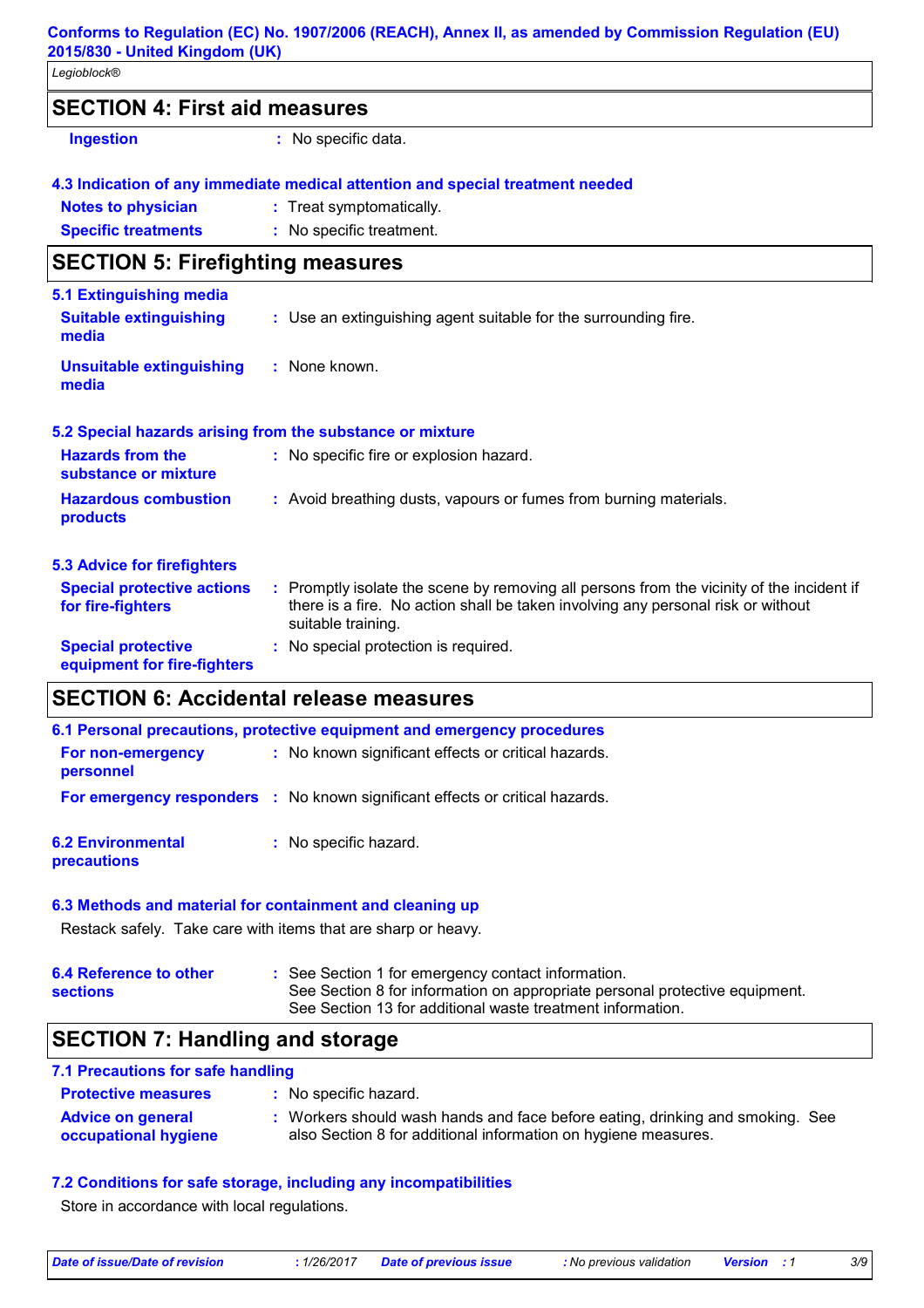### **SECTION 7: Handling and storage**

#### **7.3 Specific end use(s)**

**Recommendations :**

: Not available. : Not available.

**Industrial sector specific : solutions**

### **SECTION 8: Exposure controls/personal protection**

The information in this section contains generic advice and guidance. Information is provided based on typical anticipated uses of the product. Additional measures might be required for bulk handling or other uses that could significantly increase worker exposure or environmental releases.

#### **8.1 Control parameters**

#### **Occupational exposure limits**

| <b>Product/ingredient name</b>                                    |                               | <b>Exposure limit values</b>                                                                                                                                                                                                                                                            |
|-------------------------------------------------------------------|-------------------------------|-----------------------------------------------------------------------------------------------------------------------------------------------------------------------------------------------------------------------------------------------------------------------------------------|
| lead compounds<br>Quartz (SiO2)                                   |                               | EU OEL (Europe, 12/2009). Notes: list of binding occupational<br>exposure limit values<br>TWA: 0.15 mg/m <sup>3</sup> 8 hours.<br>[Air contaminant - Grinding, Drilling]<br>EH40/2005 WELs (United Kingdom (UK), 12/2011).<br>TWA: 0.1 mg/m <sup>3</sup> 8 hours. Form: respirable dust |
| <b>Recommended monitoring</b><br>procedures<br><b>DNELS/DMELS</b> |                               | : Reference to national guidance documents for methods for the determination of<br>hazardous substances will also be required.                                                                                                                                                          |
| No DNELs/DMELs available.                                         |                               |                                                                                                                                                                                                                                                                                         |
| <b>PNECs</b><br>No PNECs available                                |                               |                                                                                                                                                                                                                                                                                         |
| <b>8.2 Exposure controls</b>                                      |                               |                                                                                                                                                                                                                                                                                         |
| <b>Appropriate engineering</b><br>controls                        |                               | : If user operations generate dust, fumes, gas, vapour or mist, use process<br>enclosures, local exhaust ventilation or other engineering controls to keep worker<br>exposure to airborne contaminants below any recommended or statutory limits.                                       |
| <b>Individual protection measures</b>                             |                               |                                                                                                                                                                                                                                                                                         |
| <b>Hygiene measures</b>                                           |                               | : Wash thoroughly after handling.                                                                                                                                                                                                                                                       |
| <b>Eye/face protection</b>                                        |                               | : When mechanical processing (grinding, sawing, drilling, milling), eye protection<br>should generally be worn.: safety glasses with side-shields.                                                                                                                                      |
| <b>Skin protection</b>                                            |                               |                                                                                                                                                                                                                                                                                         |
| <b>Hand protection</b>                                            |                               | : Use strong, cut-resistant gloves suitable for handling the material.                                                                                                                                                                                                                  |
| <b>Other skin protection</b>                                      |                               | : Appropriate footwear and any additional skin protection measures should be<br>selected based on the task being performed and the risks involved and should be<br>approved by a specialist before handling this product.                                                               |
| <b>Respiratory protection</b>                                     | : When creating visible dust: | - If working wet or using exhaust ventilation available: use disposable particulate<br>mask (FFP2)/Half-face mask (P2 filter)<br>- Otherwise: Use Full-face mask (P3) filter/Powered air-purifying respirator/self-<br>contained breathing apparatus (SCBA)                             |
| <b>Environmental exposure</b><br>controls                         | : Not applicable.             |                                                                                                                                                                                                                                                                                         |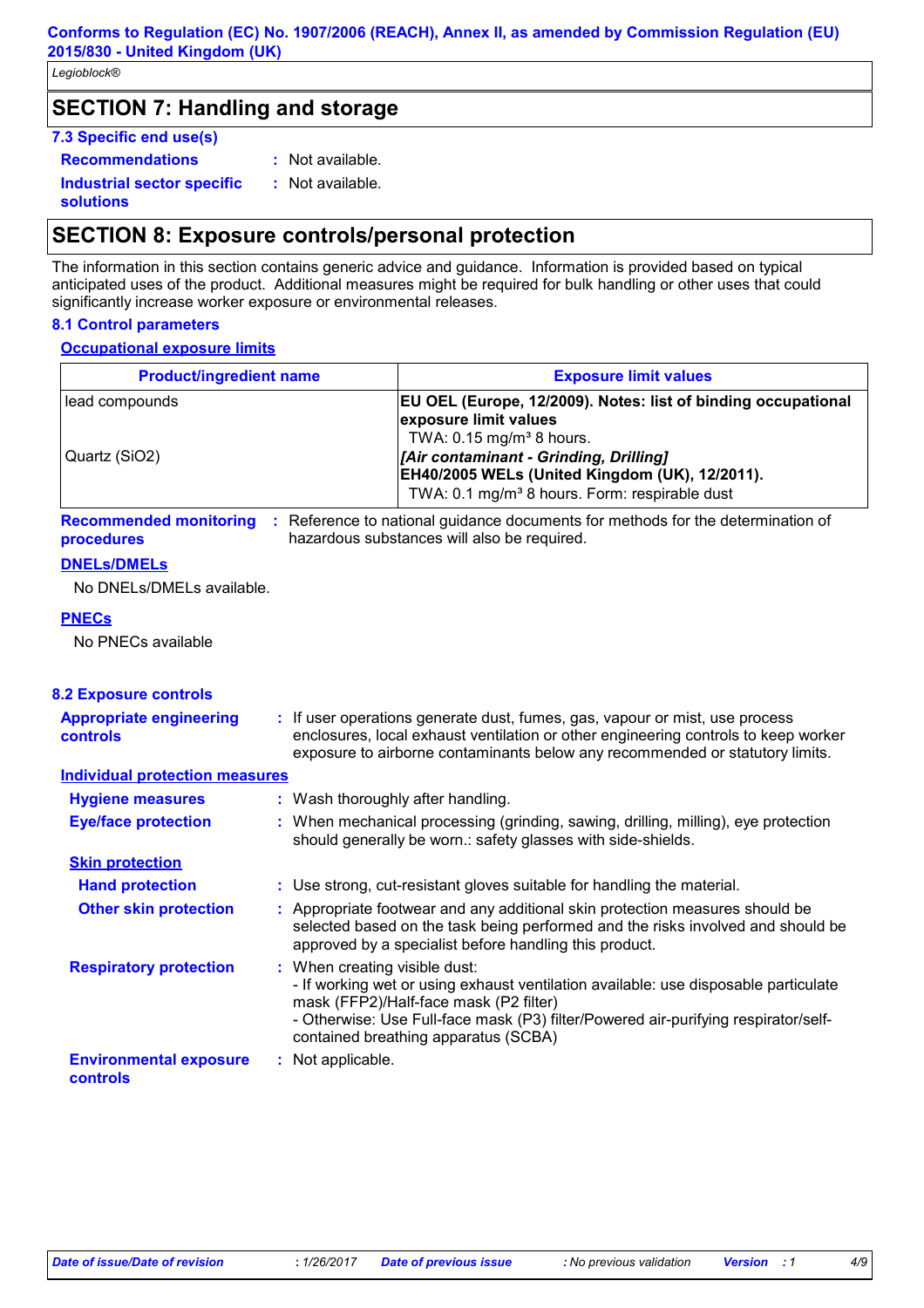### **SECTION 9: Physical and chemical properties**

| 9.1 Information on basic physical and chemical properties   |                                                                   |
|-------------------------------------------------------------|-------------------------------------------------------------------|
| <b>Appearance</b>                                           |                                                                   |
| <b>Physical state</b>                                       | $:$ Solid.                                                        |
| <b>Colour</b>                                               | : Grey.                                                           |
| <b>Odour</b>                                                | : Not applicable.                                                 |
| pH                                                          | : Not applicable.                                                 |
| <b>Melting point/freezing point</b>                         | $:$ Not available.                                                |
| <b>Initial boiling point and</b><br>boiling range           | : Not applicable.                                                 |
| <b>Flash point</b>                                          | : Not applicable.                                                 |
| <b>Evaporation rate</b>                                     | : Not available.                                                  |
| <b>Flammability (solid, gas)</b>                            | : Non-flammable.                                                  |
| <b>Upper/lower flammability or</b><br>explosive limits      | : No flammable ingredients present.                               |
| <b>Vapour pressure</b>                                      | : Not applicable.                                                 |
| <b>Vapour density</b>                                       | : Not available.                                                  |
| <b>Relative density</b>                                     | $:$ Not available.                                                |
| <b>Solubility(ies)</b>                                      | : Insoluble in the following materials: cold water and hot water. |
| Partition coefficient: n-octanol/: Not applicable.<br>water |                                                                   |
| <b>Auto-ignition temperature</b>                            | : Not applicable.                                                 |
| <b>Decomposition temperature</b>                            | : Not applicable.                                                 |
| <b>Viscosity</b>                                            | : Kinematic $(40^{\circ}$ C): Not applicable.                     |
|                                                             |                                                                   |

#### **9.2 Other information**

No additional information.

| <b>SECTION 10: Stability and reactivity</b>       |                                                                                                           |  |
|---------------------------------------------------|-----------------------------------------------------------------------------------------------------------|--|
| <b>10.1 Reactivity</b>                            | : No specific test data related to reactivity available for this product or its ingredients.              |  |
| <b>10.2 Chemical stability</b>                    | : The product is stable.                                                                                  |  |
| <b>10.3 Possibility of</b><br>hazardous reactions | : Under normal conditions of storage and use, hazardous reactions will not occur.                         |  |
| <b>10.4 Conditions to avoid</b>                   | : No specific data.                                                                                       |  |
| <b>10.5 Incompatible materials</b>                | : No specific data.                                                                                       |  |
| <b>10.6 Hazardous</b><br>decomposition products   | : Under normal conditions of storage and use, hazardous decomposition products<br>should not be produced. |  |

## **SECTION 11: Toxicological information**

| 11.1 Information on toxicological effects                |                  |
|----------------------------------------------------------|------------------|
| <b>Acute toxicity</b>                                    |                  |
| <b>Conclusion/Summary</b><br><b>Irritation/Corrosion</b> | : Not available. |
|                                                          |                  |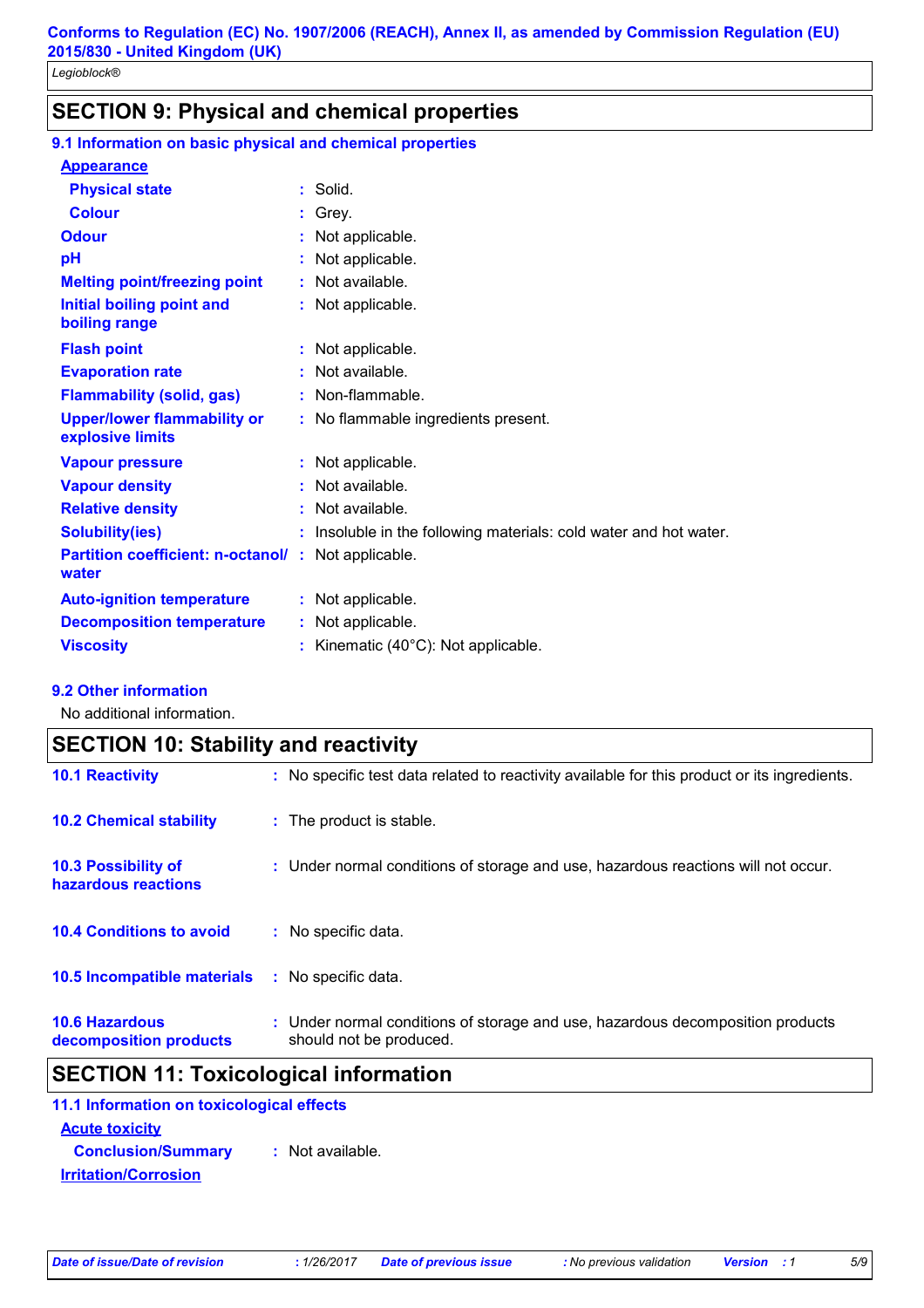### **SECTION 11: Toxicological information**

| <b>Product/ingredient name</b>                          | <b>Result</b>        | <b>Species</b> | <b>Score</b>             | <b>Exposure</b>             | <b>Observation</b> |
|---------------------------------------------------------|----------------------|----------------|--------------------------|-----------------------------|--------------------|
| lead compounds                                          | Skin - Mild irritant | Rabbit         | $\overline{\phantom{0}}$ | l24 hours 100<br>milligrams |                    |
| <b>Conclusion/Summary</b>                               | : Not available.     |                |                          |                             |                    |
| <b>Sensitisation</b>                                    |                      |                |                          |                             |                    |
| <b>Conclusion/Summary</b>                               | : Not available.     |                |                          |                             |                    |
| <b>Mutagenicity</b>                                     |                      |                |                          |                             |                    |
| <b>Conclusion/Summary</b>                               | $:$ Not available.   |                |                          |                             |                    |
| <b>Carcinogenicity</b>                                  |                      |                |                          |                             |                    |
| <b>Conclusion/Summary</b>                               | : Not available.     |                |                          |                             |                    |
| <b>Reproductive toxicity</b>                            |                      |                |                          |                             |                    |
| <b>Conclusion/Summary</b>                               | : Not available.     |                |                          |                             |                    |
| <b>Teratogenicity</b>                                   |                      |                |                          |                             |                    |
| <b>Conclusion/Summary</b>                               | : Not available.     |                |                          |                             |                    |
| <b>Specific target organ toxicity (single exposure)</b> |                      |                |                          |                             |                    |
| Not available.                                          |                      |                |                          |                             |                    |

#### **Specific target organ toxicity (repeated exposure)**

| <b>Product/ingredient name</b> | <b>Category</b> | <b>Route of</b><br>exposure | <b>Target organs</b> |
|--------------------------------|-----------------|-----------------------------|----------------------|
| lead compounds                 | Category 2      | Not determined              | Not determined       |

#### **Aspiration hazard**

Not available.

### **Potential acute health effects Inhalation :** Not applicable. **Ingestion :** Not applicable. **Skin contact :** No known significant effects or critical hazards. **Eye contact :** Not applicable. **Information on likely routes : Not available. of exposure**

#### **Symptoms related to the physical, chemical and toxicological characteristics**

| <b>Eye contact</b>  | : No specific data. |
|---------------------|---------------------|
| <b>Inhalation</b>   | : No specific data. |
| <b>Skin contact</b> | : No specific data. |
| <b>Ingestion</b>    | : No specific data. |

#### **Delayed and immediate effects as well as chronic effects from short and long-term exposure**

| <b>Short term exposure</b>              |                    |
|-----------------------------------------|--------------------|
| <b>Potential immediate</b><br>effects   | Not available.     |
| <b>Potential delayed effects</b>        | $:$ Not available. |
| Long term exposure                      |                    |
| <b>Potential immediate</b><br>effects   | $:$ Not available. |
| <b>Potential delayed effects</b>        | : Not available.   |
| <b>Potential chronic health effects</b> |                    |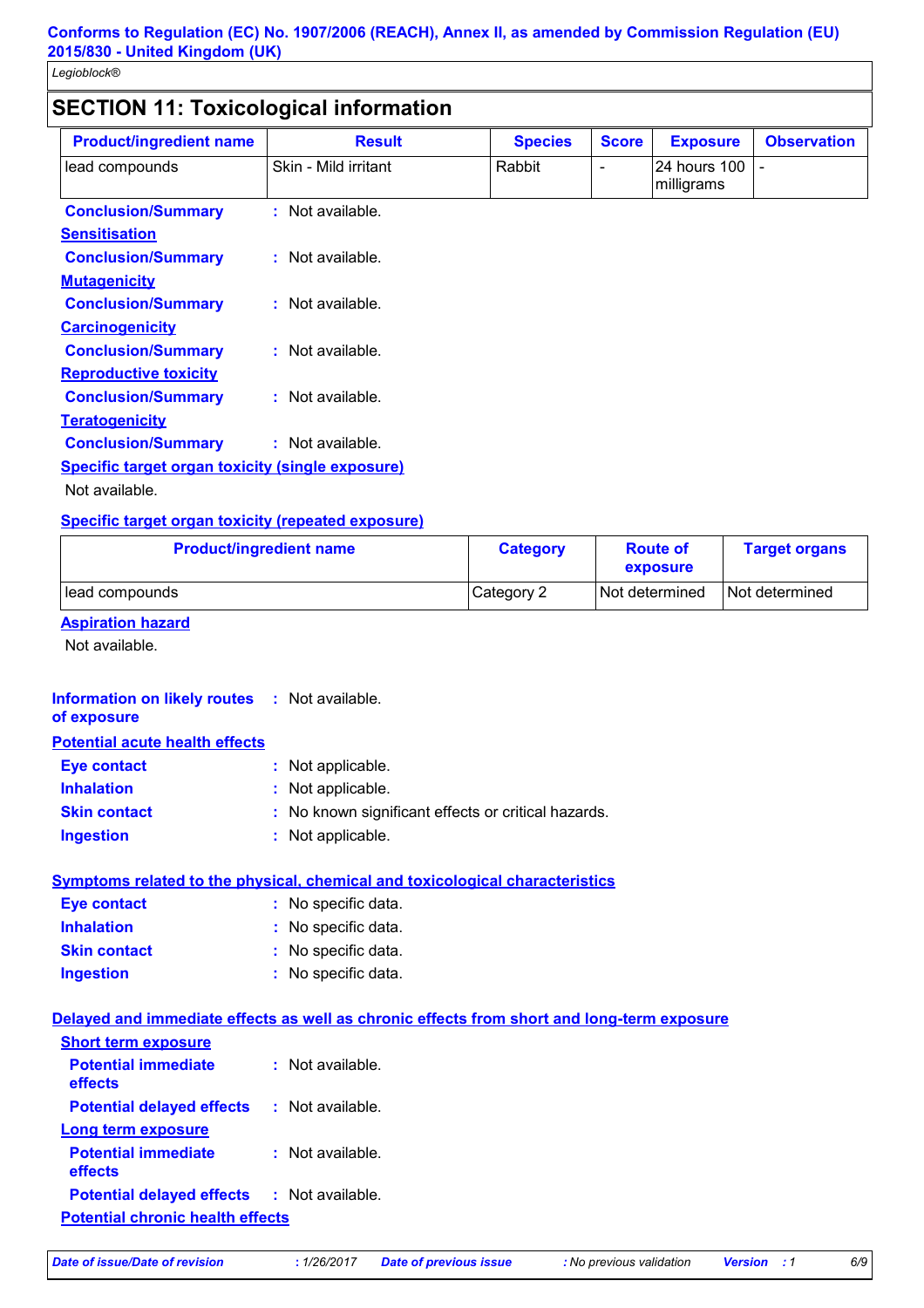### **SECTION 11: Toxicological information**

#### Not available.

| <b>Conclusion/Summary</b>    | $:$ Not available.                                  |
|------------------------------|-----------------------------------------------------|
| <b>General</b>               | : No known significant effects or critical hazards. |
| <b>Carcinogenicity</b>       | : No known significant effects or critical hazards. |
| <b>Mutagenicity</b>          | : No known significant effects or critical hazards. |
| <b>Teratogenicity</b>        | : No known significant effects or critical hazards. |
| <b>Developmental effects</b> | : No known significant effects or critical hazards. |
| <b>Fertility effects</b>     | : No known significant effects or critical hazards. |
|                              |                                                     |

#### **Other information :** Not available.

### **SECTION 12: Ecological information**

#### **12.1 Toxicity**

| <b>Product/ingredient name</b> | <b>Result</b>                   | <b>Species</b>                                        | <b>Exposure</b> |
|--------------------------------|---------------------------------|-------------------------------------------------------|-----------------|
| lead compounds                 | Acute LC50 132 µg/l Fresh water | Daphnia - Daphnia magna -<br>Neonate                  | 148 hours       |
|                                | Acute LC50 298 µg/l Fresh water | <b>Fish - Pimephales promelas -</b><br><b>Neonate</b> | 196 hours       |

**Conclusion/Summary :** Not available.

#### **12.2 Persistence and degradability**

**Conclusion/Summary :** Not available.

#### **12.3 Bioaccumulative potential**

Not available.

| <b>12.4 Mobility in soil</b>                            |                  |
|---------------------------------------------------------|------------------|
| <b>Soil/water partition</b><br><b>coefficient (Koc)</b> | : Not available. |
| <b>Mobility</b>                                         | : Not available. |

### **12.5 Results of PBT and vPvB assessment**

| <b>PBT</b>  | : Not applicable.                                     |
|-------------|-------------------------------------------------------|
|             | P: Not available. B: Not available. T: Not available. |
| <b>vPvB</b> | : Not applicable.                                     |
|             | vP: Not available. vB: Not available.                 |
|             |                                                       |

#### **12.6 Other adverse effects** : No known significant effects or critical hazards.

### **SECTION 13: Disposal considerations**

The information in this section contains generic advice and guidance. The list of Identified Uses in Section 1 should be consulted for any available use-specific information provided in the Exposure Scenario(s).

#### **13.1 Waste treatment methods**

**Product**

| <b>Product</b>             |                                                                                                                                                                                                                                                                                                                                                                                                      |
|----------------------------|------------------------------------------------------------------------------------------------------------------------------------------------------------------------------------------------------------------------------------------------------------------------------------------------------------------------------------------------------------------------------------------------------|
| <b>Methods of disposal</b> | : The generation of waste should be avoided or minimised wherever possible.<br>Disposal of this product, solutions and any by-products should at all times comply<br>with the requirements of environmental protection and waste disposal legislation<br>and any regional local authority requirements. Dispose of surplus and non-<br>recyclable products via a licensed waste disposal contractor. |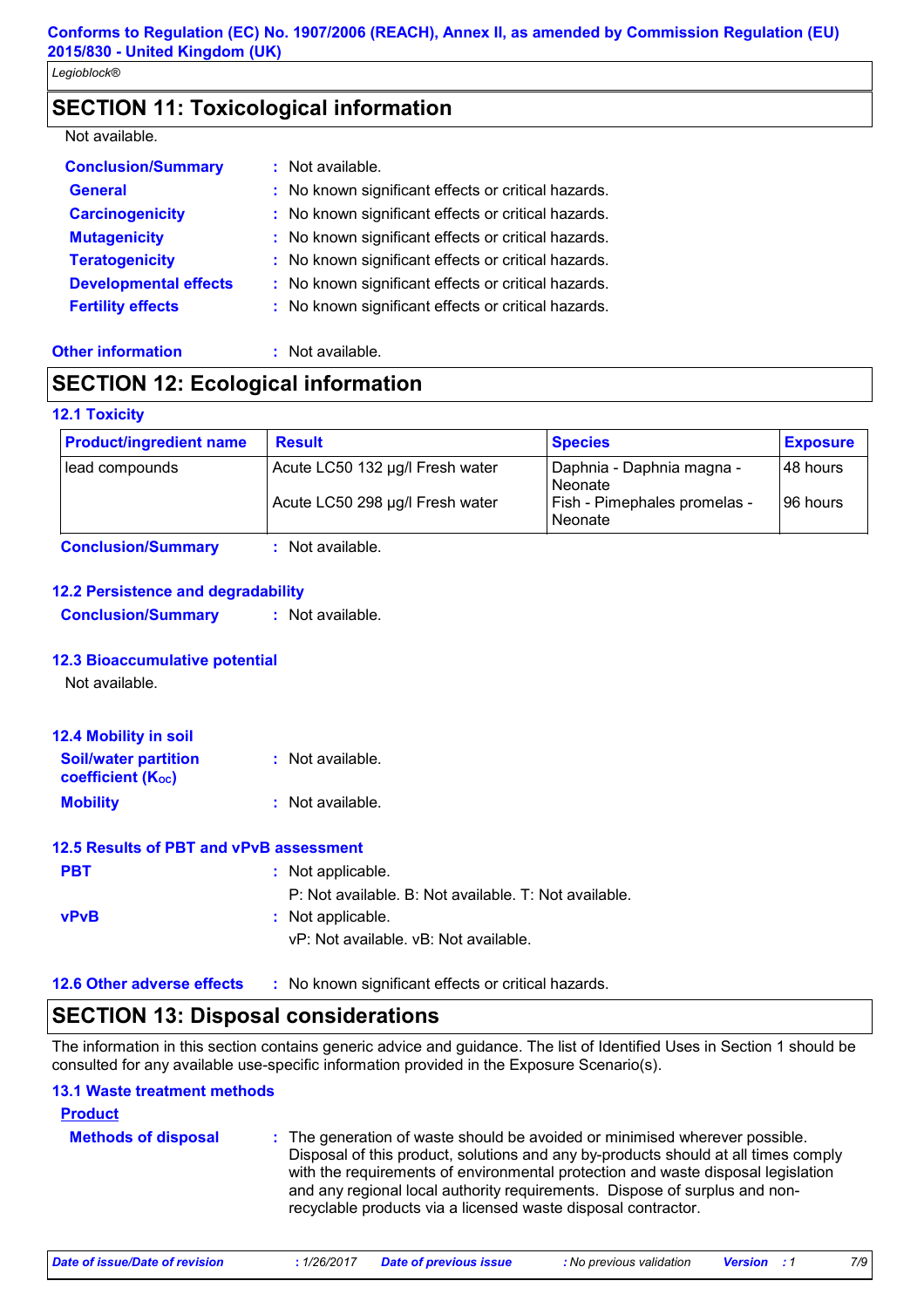#### **Conforms to Regulation (EC) No. 1907/2006 (REACH), Annex II, as amended by Commission Regulation (EU) 2015/830 - United Kingdom (UK)**

*Legioblock®*

### **SECTION 13: Disposal considerations**

| : Within the present knowledge of the supplier, this product is not regarded as<br>hazardous waste, as defined by EU Directive 2008/98/EC. |
|--------------------------------------------------------------------------------------------------------------------------------------------|
|                                                                                                                                            |
| : The generation of waste should be avoided or minimised wherever possible.                                                                |
| : None.                                                                                                                                    |
|                                                                                                                                            |

### **SECTION 14: Transport information**

|                                           | <b>ADR/RID</b>           | <b>ADN</b>     | <b>IMDG</b>    | <b>IATA</b>    |
|-------------------------------------------|--------------------------|----------------|----------------|----------------|
| 14.1 UN number                            | Not regulated.           | Not regulated. | Not regulated. | Not regulated. |
| 14.2 UN proper<br>shipping name           | $\overline{\phantom{a}}$ | ۰              |                | -              |
| <b>14.3 Transport</b><br>hazard class(es) | $\overline{\phantom{a}}$ |                |                |                |
| 14.4 Packing<br>group                     |                          |                |                |                |
| 14.5<br><b>Environmental</b><br>hazards   | No.                      | No.            | No.            | No.            |
| <b>Additional</b><br>information          |                          |                |                |                |

**user**

- **14.6 Special precautions for : Transport within user's premises:** always transport in closed containers that are upright and secure. Ensure that persons transporting the product know what to do in the event of an accident or spillage.
- **14.7 Transport in bulk according to Annex II of**
- **:** Not available.

# **Marpol and the IBC Code**

### **SECTION 15: Regulatory information**

**15.1 Safety, health and environmental regulations/legislation specific for the substance or mixture**

#### **EU Regulation (EC) No. 1907/2006 (REACH)**

**Annex XIV - List of substances subject to authorisation**

#### **Annex XIV**

None of the components are listed.

#### **Substances of very high concern**

| <b>Ingredient name</b>                                                                                                                                   |    |                    | <b>Intrinsic property</b>                                                            | <b>Status</b> | <b>Reference</b><br>number | Date of<br>revision |
|----------------------------------------------------------------------------------------------------------------------------------------------------------|----|--------------------|--------------------------------------------------------------------------------------|---------------|----------------------------|---------------------|
| Lead monoxide; lead oxide                                                                                                                                |    |                    | Toxic to reproduction                                                                | Recommended   | ED/169/2012                | 11/18/2015          |
| <b>Annex XVII - Restrictions</b><br>on the manufacture,<br>placing on the market<br>and use of certain<br>dangerous substances,<br>mixtures and articles | ÷. | Not applicable.    |                                                                                      |               |                            |                     |
| <b>15.2 Chemical safety</b><br>assessment                                                                                                                |    | or Not applicable. | : Chemical Safety Assessments for all substances in this product are either Complete |               |                            |                     |